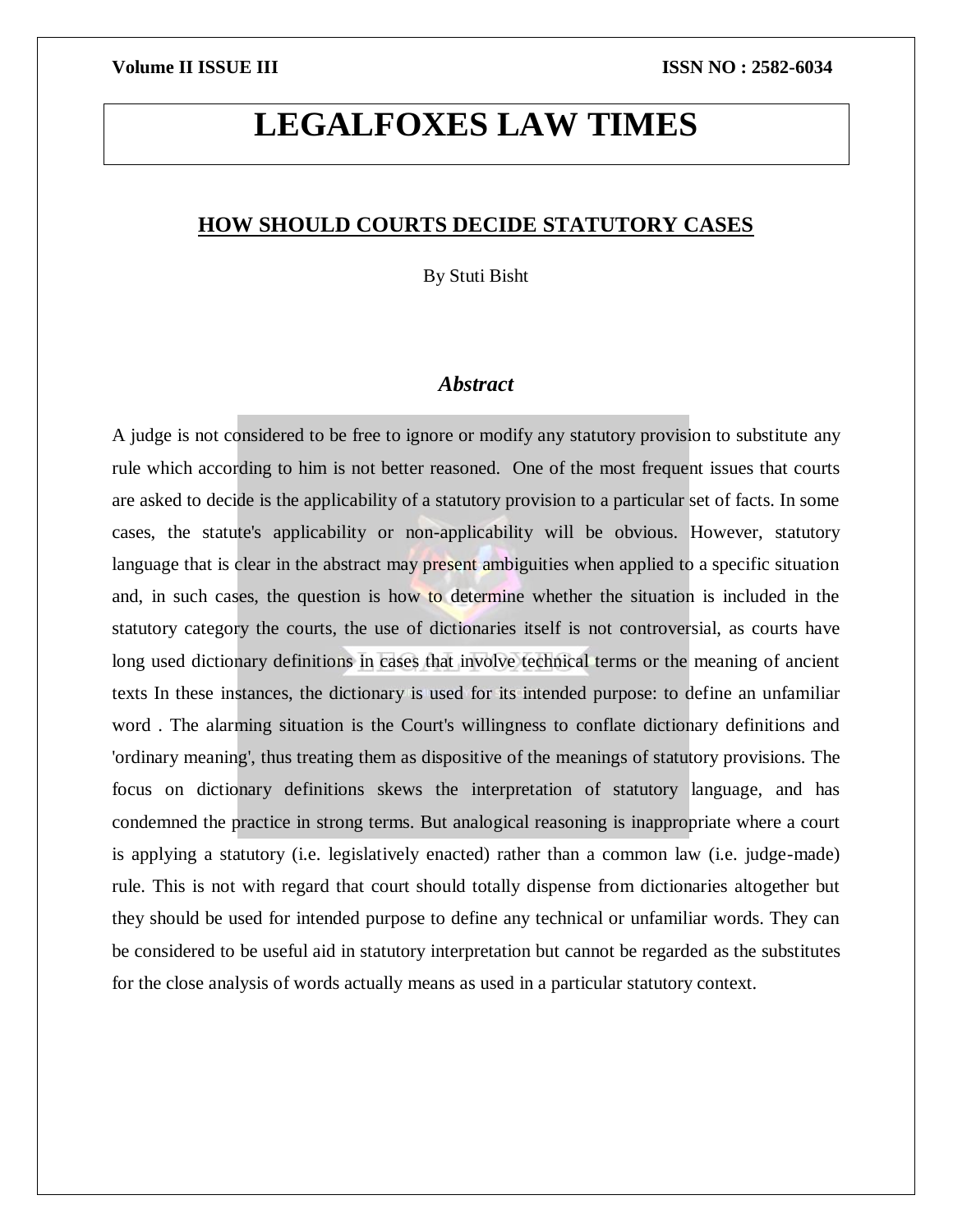## **CONTENTS**

<span id="page-1-0"></span>

| EFFECT ON THE DECISIONS GIVEN BY THE COURT DUE TO STRICT        |  |
|-----------------------------------------------------------------|--|
|                                                                 |  |
| ANOMALIES ARISING IN STATUTORY CASES DUE TO "PERSONAL<br>$\Box$ |  |
|                                                                 |  |
|                                                                 |  |
| <b>BASIC RULES WHILE DECIDING STATUTORY CASES  10</b><br>$\Box$ |  |
| ANALYSIS OF DECISIONS IN REGARD TO STATUTES 12<br>$\Box$        |  |
|                                                                 |  |
|                                                                 |  |
|                                                                 |  |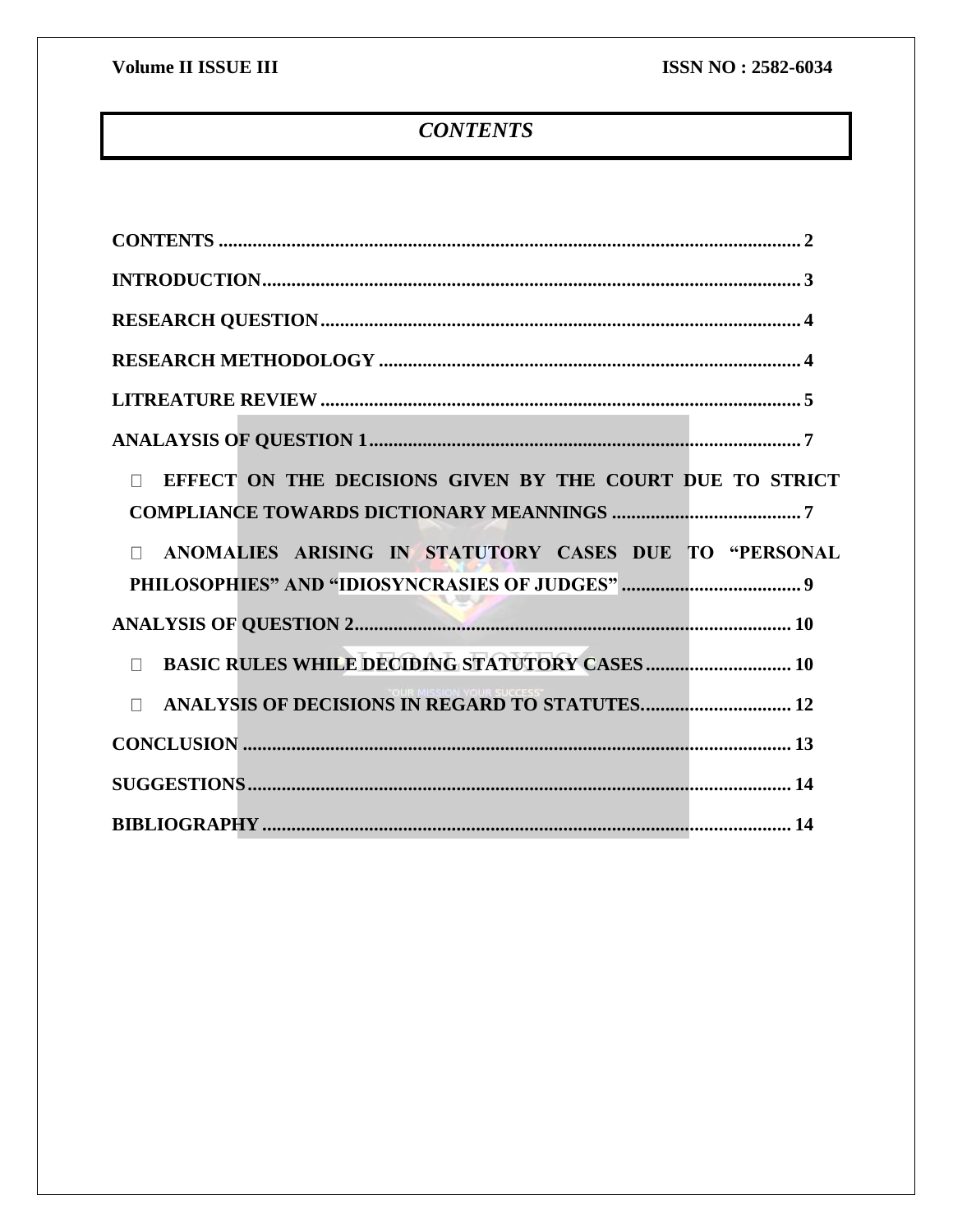## *INTRODUCTION*

<span id="page-2-0"></span>Statutory laws are subjected to strict construction by courts and by this strict construction it is meant that courts are not supposed to interpret between the lines of statute with respect to liberalize its application rather than courts will be bound by its express language. For the purpose of resolving the statutory cases the courts do not simply determine on the basis of natural justice or equity, what could be the rational "course of action" under such conditions rather than courts ought to figure out what does statute implies and then there should be application of statutory laws for solving dispute.

**When courts provide decision on the statutes meaning then it is courts duty to see what law is it is not the task of a judge to make the laws but to interpret the law made by the legislature**. <sup>1</sup> While deciding cases a judge uses various tools to collect the proof of statutory meaning. They should start by going through the usual meaning of the statutory text further they should construe the provision by focusing their concern towards the broader statutory context. It made more sense to limit the intent to the conditions that existed when law enacted. Nevertheless, in contemporary and progressive world, it might not be reasonable to limit intent of law to the sense attributable to the word used when law was enacted, by the passage of time and certain revolutionary changes that occurred socially, economically, politically, scientifically and in several other fields of human activity. In fact, the words used to elicit new facts and situations must be interpreted if the words can understand them, unless a different intention is revealed.<sup>2</sup> They may also look towards the legislative history of the provision. The judicial pronouncements on statutes are considered to be concluding word on the "statutory" meaning of the case and shall justify in what way further law ought to be carried out unless and until parliament amends it. In many scenarios courts overlook that their role is only to say what the law is which is subordinate to parliament's role because statutory interpretation is judged how well the parliament's will is fulfilled.

<sup>1</sup> "*Raja Shatraijal v Azmat Azim Khan*, AIR 1966 ALL 109

<sup>2</sup> "*Senior Electric Inspector v. Laxminarayan Chopra*, AIR 1962 SC 159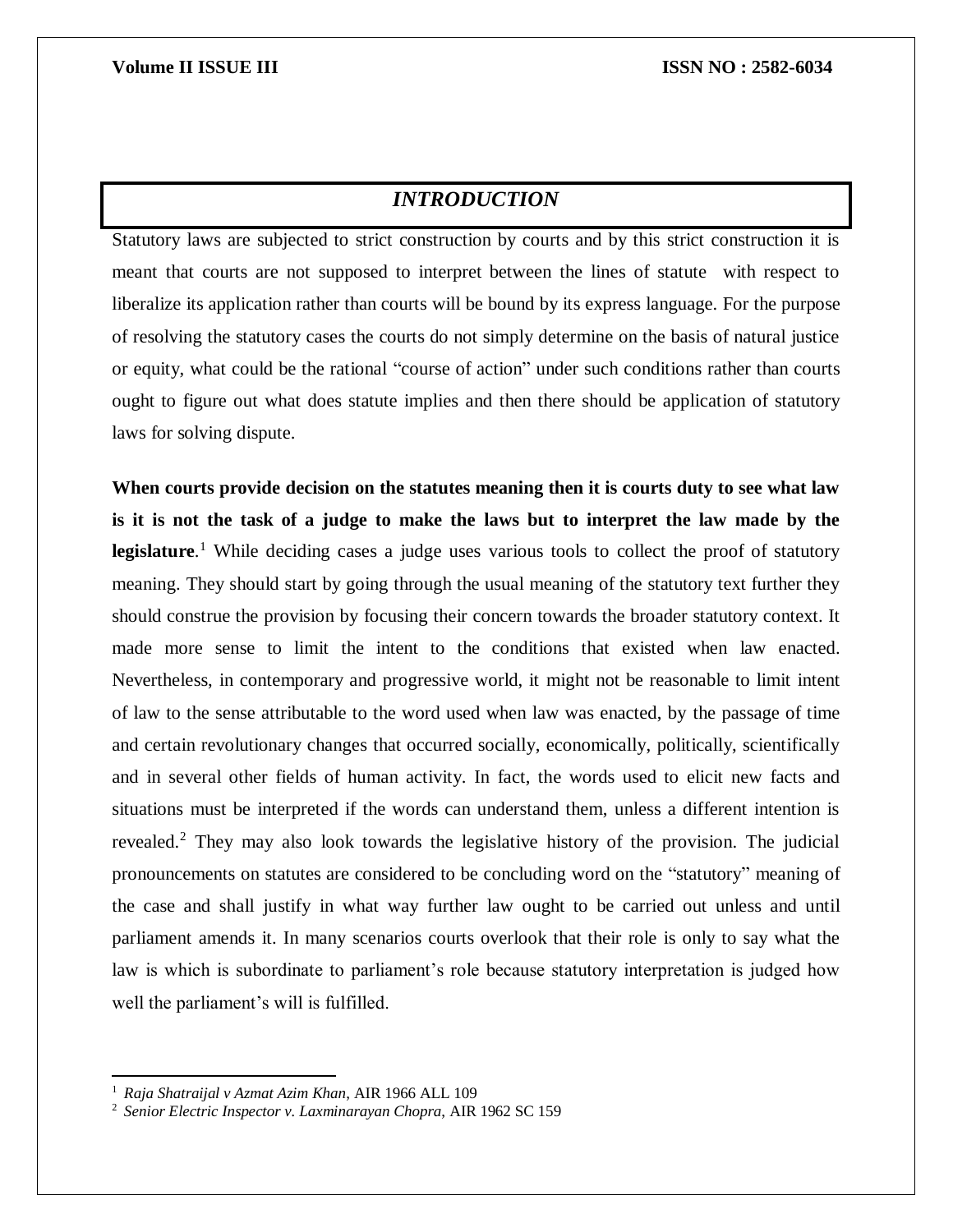**Court might also attach or omit words of any decree in case of any absurdity, inconvenience or abomination is found in any statute. When deciding on a case subject to these provisions, the courts duty is interpreting different law provisions, rule in compatible manner.** A provision must be interpreted by any statutory court in such a way that conflicts arising in cases due to such provisions can be avoided. $3$ 

## **RESEARCH QUESTION**

- <span id="page-3-0"></span>1. Whether there is any effect on the decisions given by the court due to respect of judges for the words of the statute is usually such that they consider themselves bound by the exact phraseology, or due to their predisposition which arises from their *"personal philosophies"* and *"convictions"?*
- <span id="page-3-1"></span>2. Whether there is any approach adopted by courts in deciding statutory cases?

## **RESEARCH METHODOLOGY**

#### ZLEUAL FUALOS

The title of the research is based on the concept how courts should decide statutory cases and several scenarios related to it.

### *PART -1 – Doctrinal Research*

The research is holistic in nature and it involves an ample amount of collection of data from several resources to receive a deeper understanding. The research is focused by assembling the various facts regarding this issue and researcher has focused on identifying the issues and providing it with reasoning to scrutinize several connected issues and to identify the laws involved in it. Therefore the study is "*Doctrinal Research"* wherein the study is also done of some provisions of Indian laws. As Doctrinal method is generally considered to be a two-part process, as it involves first locating of the various sources of law and then focusing on interpreting and analysing the texts therefore first part of the doctrinal research deals with locating the sources which will involve in-depth analysis of concept decision of courts in statutory cases and in what

 $\overline{a}$ 3 "*Sudha Agrawal v. Xth ADJ*, AIR 1999 SC 2975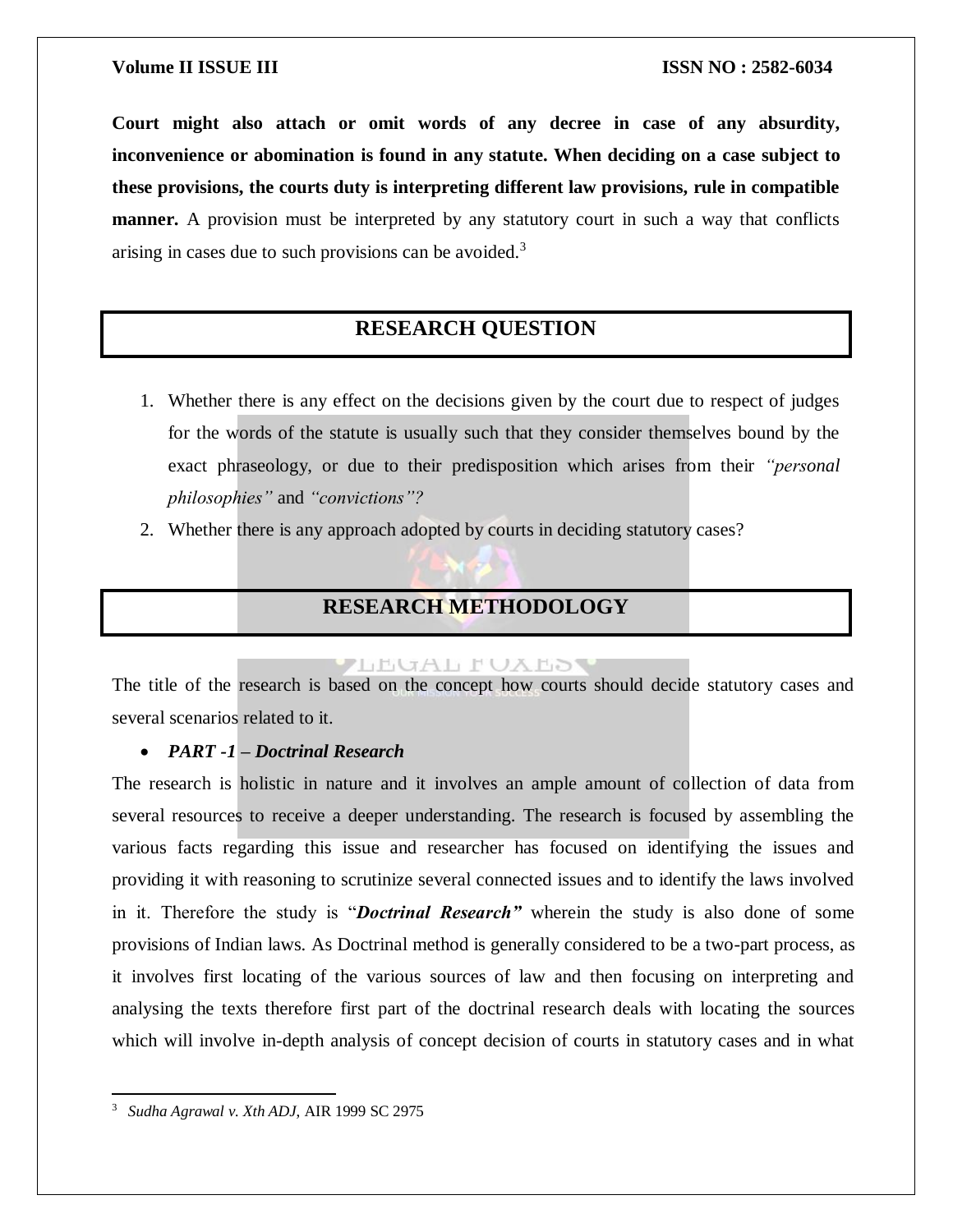manner it should be implemented and presented several views in regard to this and once such sources are read various techniques are applied as deductive logic, analogy and inductive reasoning. After analysing the provisions and text of statutes, analysis is also done of decision of judges in various cases. Further suggestions and views are given in regard to this concept.

#### *PART- 2 – Secondary Research*

This will help researcher in analysis of decision of judges in statutory cases. Several articles, journals, websites, news articles, e-books, Encyclopaedias, blogs are referred to generate initial information regarding this subject and also with an objective to facilitate collation of present information in relation to every decision. It will also be an aid to determine further steps which should be adopted by court while interpreting statutes and giving decisions. The research will also focus on impact of their decision and further the steps to be followed by court and will also lay down critical analysis of the concept.

<span id="page-4-0"></span>The citation referred in this research paper is *Oscola Method 4th edition.*

## **LITREATURE REVIEW**

#### **1. TITLE - Defining the law: (Mis)using the dictionary to decide cases<sup>4</sup>**

#### **AUTHOR - Pamela Hobbs**

 $\overline{\phantom{a}}$ 

This article gives an insight that the courts make use of dictionaries as authority for its interpretations which incorporates the supposition that the dictionary is the paramount source to ascertain the meaning of statutory texts. This article challenges that supposition on linguistic grounds and argues that laying down the focus on definitions skews the interpretation of statutory language by isolating words from their semantic context.

### **2. TITLE - The process of interpretation of law and the judge<sup>5</sup>**

#### **AUTHOR - Thaker Ashutosh Pushkerray**

<sup>4</sup> Hobbs, P., "Defining the law: (Mis)using the dictionary to decide cases", *Jstor,* June 2011

<sup>5</sup> Pushkerray, T. A, "The process of interpretation of law and the judge", *Sodhganga*, (2014) p. 401.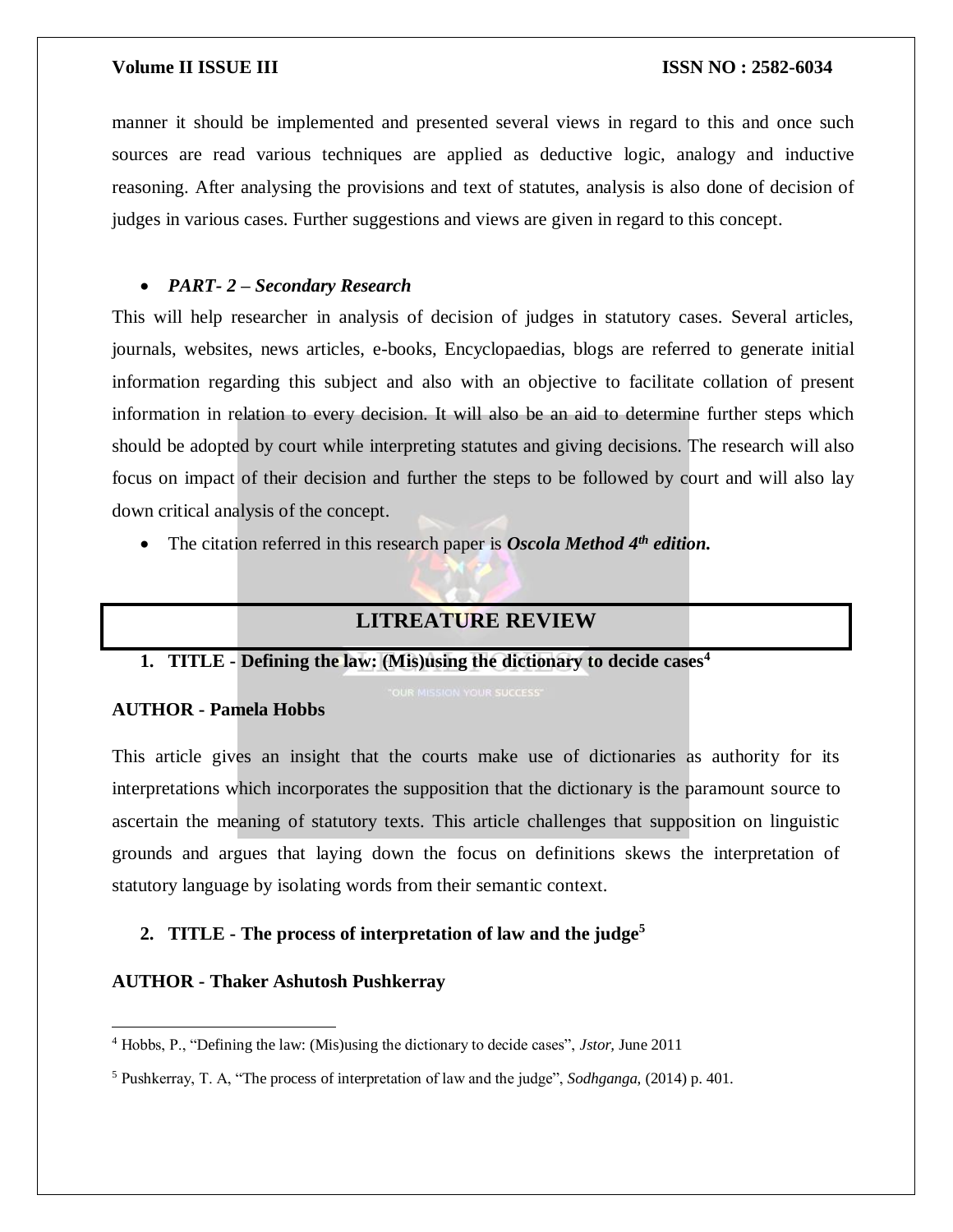This research article focused on several principles of interpretation which are adopted by courts as well rules of interpretation for the purpose of administering justice to people. It includes within itself case studies as well as the analytical studies of principles of interpretation of statutes. The research also includes an analysis of Supreme Court judgments and of Foreign Countries which depicts that several rules of interpretation of Statutes are used in different situations and in context before courts. This paper showed that there are no such straight jacket rules applied by the Courts. It seems from this article that there is need of forethought for developing a well defined and well understood uniform process of interpretation. This research consists of four chapters and basic relevance is laid down on chapter II for the purpose of present research.

## **3. Statutory Interpretation: Theories, Tools, and Trends (A Congressional Research service report)<sup>6</sup>**

This article gave an insight of various theories and rules that can be approached by the courts for the interpretation. This article provides viewpoint of various scholars and description of various schools in regards to statutory cases and their interpretation. Though this research work talks about U.S system but an idea could be extracted for the present research to be acquainted with the knowledge of courts dealing with statutory cases.

#### **4. TITLE - Some Anomalies in Law and Justice <sup>7</sup>**

#### **AUTHOR - Justice R.V. Raveendran**

 $\overline{\phantom{a}}$ 

This blog deals with several inconsistencies, contradictions faced in law and justice this article talks about anomalies present in legislature and judiciary but for the present research work the only viewpoints which involved the anomalies present in judiciary in regards with interpretation and specifically which is infringing the justice provided to public in regard with statutory cases. The idea of several discrepancies caused by courts in dealing with interpretation is explained in this blog so for the present research such data was useful for my research.

<sup>6</sup> Statutory Interpretation: Theories, Tools and Trends, *Congressional Research Service Report*, (2018) (p. 68).

<sup>7</sup> Raveendran, J. R, "Some Anomalies in Law and Justice" *SCC Online* April 25 2020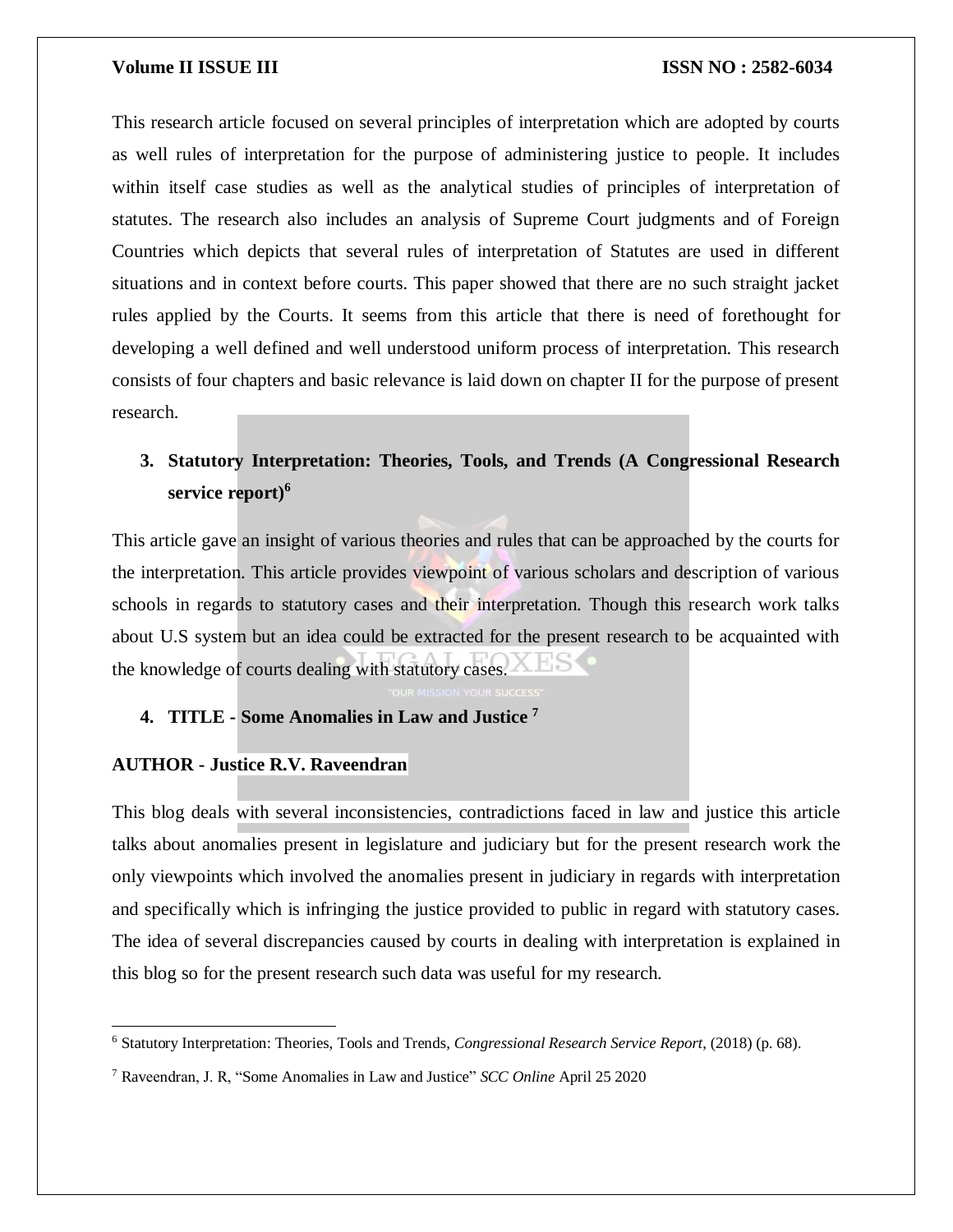$\overline{\phantom{a}}$ 

## **ANALAYSIS OF QUESTION 1**

### <span id="page-6-1"></span><span id="page-6-0"></span> **EFFECT ON THE DECISIONS GIVEN BY THE COURT DUE TO STRICT COMPLIANCE TOWARDS DICTIONARY MEANNINGS**

Courts often shows unwillingness to endeavour outside enactment which implies that they interpret words of the statutes only to the four corners of the statutes. They do not formulate statutory rules but merely does their job to apply it and thus task is regarded to be "mechanical". There should be no such deduction from the text rather it should be analysed like any other communication. *"Applying a legal rule means giving effect to its meaning; it thus necessarily involves determining that meaning."<sup>8</sup>*

- In few scenarios **respect of judges for words of the statute is usually such that they consider themselves bound by the exact phraseology even though the effect of so doing may result in sinister consequences in the law.**
- Another **disadvantage is that it requires words to acquire its normal meaning at the time of their promulgation and, if strictly followed and enforced, would create an obstacle to the interpretation of laws to adapt them to the new needs of a prosperous society.**

Judge is not considered free by ignoring or changing legal provisons for replacing any rule which cannot be better justified by him. "*One of the most frequent questions that courts must resolve is applicability of a legal provision to cover a specific set of facts*." In various cases, applicability or unenforceability of the law will be evident. Nonetheless, the legal language that is obvious in the summary can show uncertainties when used to a particular circumstance, where the question is upon courts, in what way it will resolve if situation falls into the legal category, and not the use of dictionaries themselves. **Courts are controversial as they had made use of dictionary since a longer time in situations involving "technical terms" or meanings of "ancient texts". In such cases, the dictionary is utilized for its intended purpose - to explain an unknown word. The disposition of the Court to collect lexical definitions and "common** 

<sup>8</sup> Hobbs, P., "Defining the law: (Mis)using the dictionary to decide cases", *Jstor,* June 2011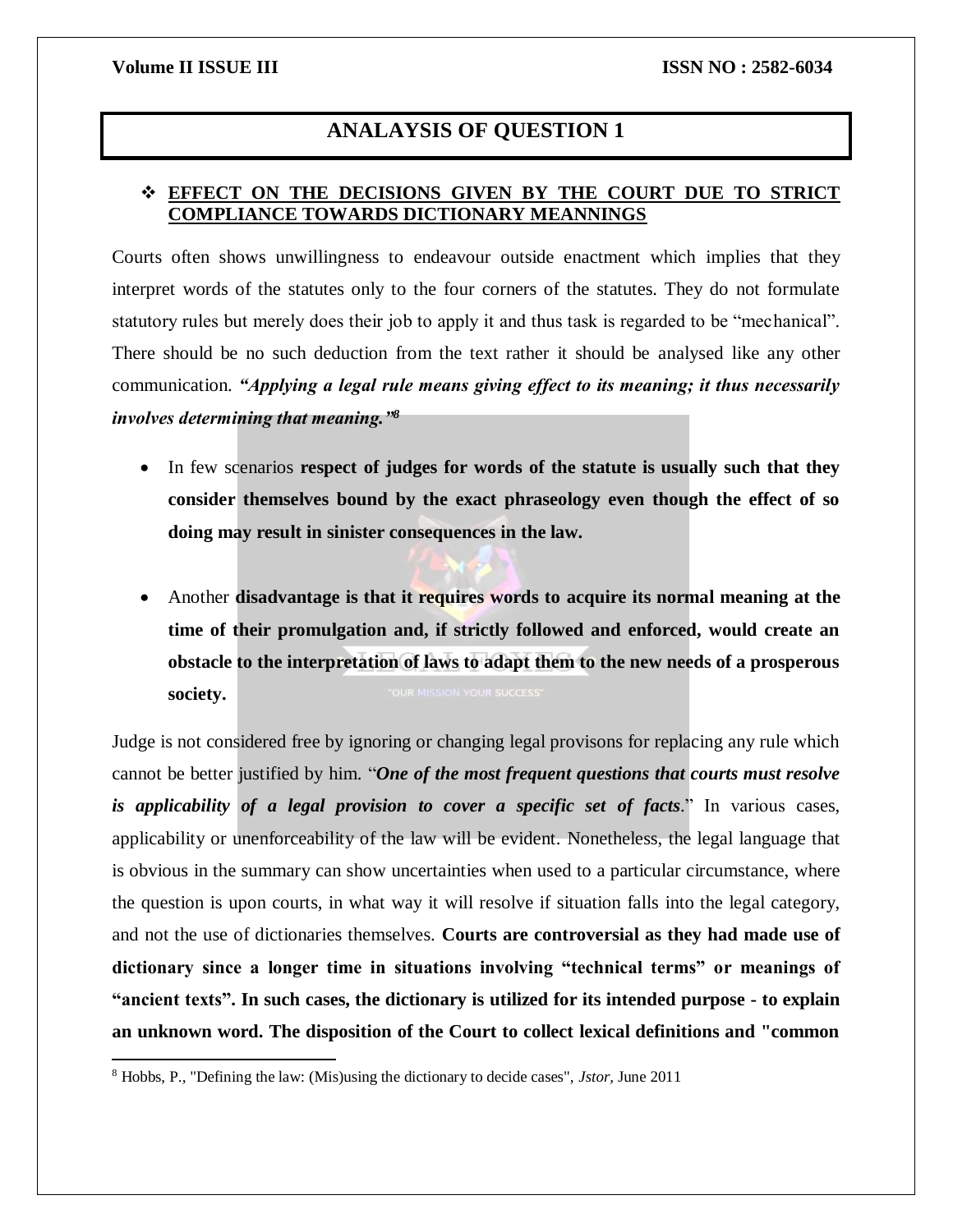**sense" to treat them as a result of the meanings of the legal provisions is worrying.** The very focusing on dictionary definitions distorts interpretation of legal language condemning practice in strong grounds. However, analogical reasoning is not appropriate when a court applies a legal rule (i.e., applied legally) rather than a common law rule (by the judge). **It is not that the court should abandon dictionaries entirely, but rather that it should be deliberately used to describe any technical or unfamiliar words.** *"They can be considered to be useful aid in statutory interpretation but cannot be regarded as the substitutes for the close analysis of words actually means as used in a particular statutory context."<sup>9</sup>*

These dictionaries could be consulted by the courts when there is a need to determine ordinary sense of word. Whereas, in the process of selecting one out of several meanings of word, focus should be on the context as it is the fundamental rule - *"The meanings of words and expressions used in an Act must take their colour from context in which they appear."*It is courts duty to interpret statutes as best way it could. Court may not doubt take assistance of literary source they find. **"***A statute cannot always be constructed with the dictionary in one hand and the statute*  in other. Regard must also be had to the scheme, context and to the legislative *history." <sup>10</sup>*Judicial decisions which expound the connotation of words in construing the statutes in "pari materia" will be having more emphasis than meaning which is provided by dictionaries. In *Ramavtar v. Assistant Sales Tax Officer***<sup>11</sup>** the issue before court - *"Whether betel leaves are regarded as vegetables and exempted from sales tax imposition under Central Provinces and Berar Sales Tax Act 1947?"* The dictionary meaning of "vegetables" was relied on where it is defined as pertaining to, comprised or consisting of or derived or obtained from plants or their parts. Courts decision *-"that the dictionary meaning could not be said to reflect the true intention of the framers of the sales tax law and betel leaves should be understood in the same sense in which they are commonly understood. Therefore, sales tax could be levied on the sale of betel leaves."* The case of *Kanwar Singh v Delhi Administration<sup>12</sup>* it was observed that accepting dictionary meanings could destroy main purpose of the Act which would not be intention of legislature. In *Peyare Lal v. Mahadeo Ramachandra<sup>13</sup>* in this case appellant charged under Food

<sup>9</sup> *MCI Telecomms. Corp. v. AT&T*, 512 U.S. 218,

<sup>10</sup> Words of Jeevan Reddy

<sup>11</sup> *Ramavtar v. Assistant Sales Tax Officer*, [1961] AIR 1325

<sup>12</sup> *Kanwar Singh v Delhi Administration*, [1965] AIR 871

<sup>13</sup> *Peyare Lal v. Mahadeo Ramachandra*, [1974] AIR 228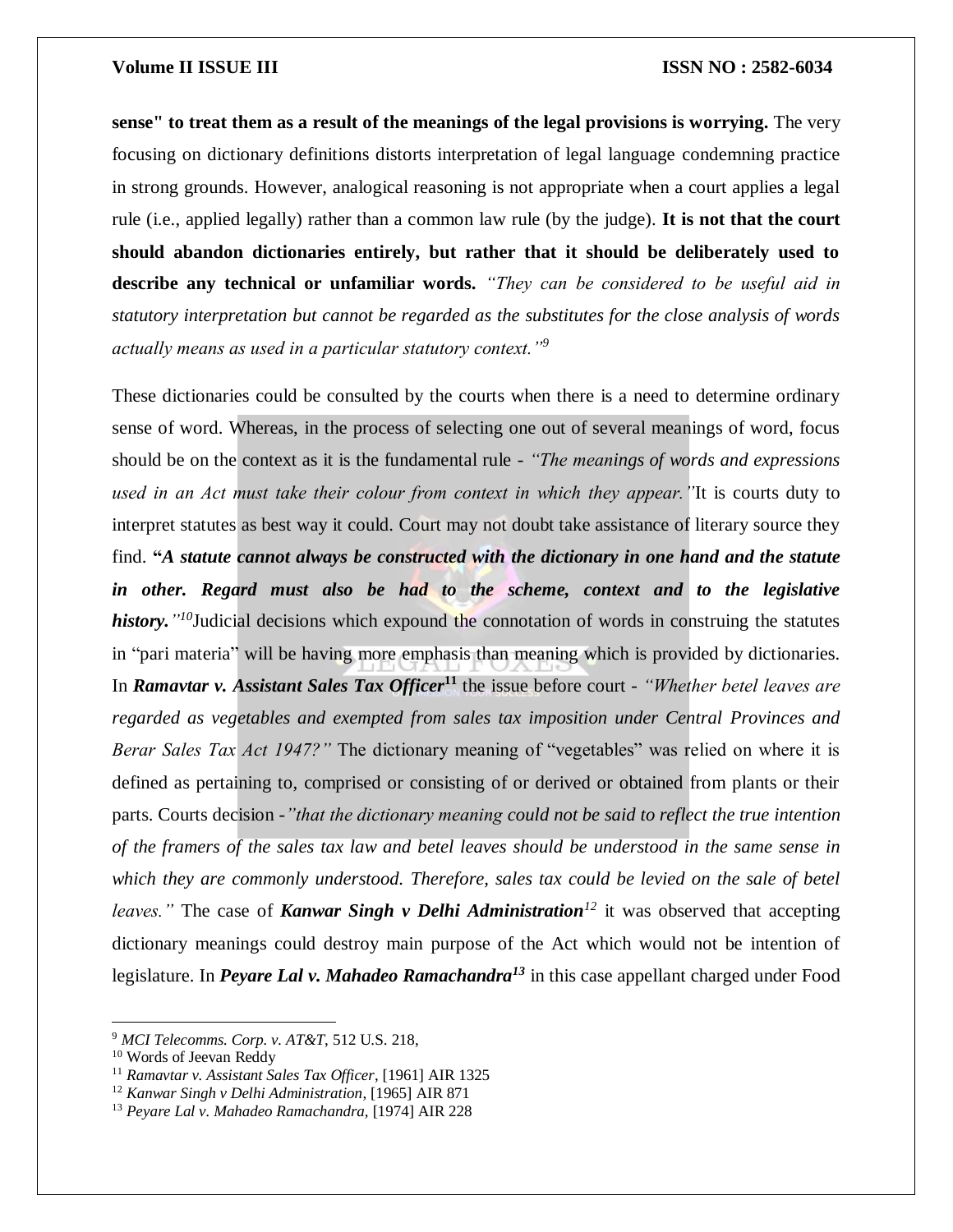Adulteration Act, 1954 for selling "*supari sweetened with lamed artificial sweetener*". Issue arose that whether supari considered to be adulterated food under meaning of Act, appellant also relied on dictionary meaning of food contending that he did not committed the offence. SC held - *"The word food has been defined under the Act very widely and covers all articles used as food as also every component entering into it including flavouring and colouring matters and preservative."*

In general, the language which is used should be interpreted in common sense, but the cases where Judicial approach finds out that simple recourse of using common words will not be serving purpose of fair and reasonable interpretation. While interpreting a provision which is regarded lawful it then tends to be important in relation to object of law and also objective which is required or there is an intention to acquire. **Therefore, when deciding true scope and effect of related words, what should be kept in mind is the context in which the words occur, the laws objective that includes the provision and the policy underlying the law to be relevant**  and material. Courts are willing to expand the wording of the law to cover new inventions, as long as the new invention fits into the general conception and is framed in non-compliance definition of what is expressed.

## <span id="page-8-0"></span> **ANOMALIES ARISING IN STATUTORY CASES DUE TO "PERSONAL PHILOSOPHIES" AND "IDIOSYNCRASIES OF JUDGES"**

The personal philosophies of judges also tend to add uncertainty and inconsistency in decision of statutory cases.<sup>14</sup> On basis of their philosophies there is a difference in perception of judges in deciding statutory cases, where there are similar facts but usually ends up with different results with different judges. There was **a survey<sup>15</sup> which demonstrated that personal philosophies of a judge while deciding a case** shows his upbringing and social background which often have a significant effect in certain cases. The Academy provided facts to senior judges to frame judgment. The facts were victim was "provocatively dressed", walking unaccompanied during night and also failed to object to two youngsters who were mischievously teasing her. The complaint of victim that those youngsters tried to become friendly and also raped her. *"51% of the Judges wrote judgments convicting the accused of rape; and 49% of the Judges acquitted* 

<sup>14</sup> Benjamin Cardozo in *"The Nature of the Judicial Process"*

<sup>&</sup>lt;sup>15</sup> Survey by National Judicial Academy, Bhopal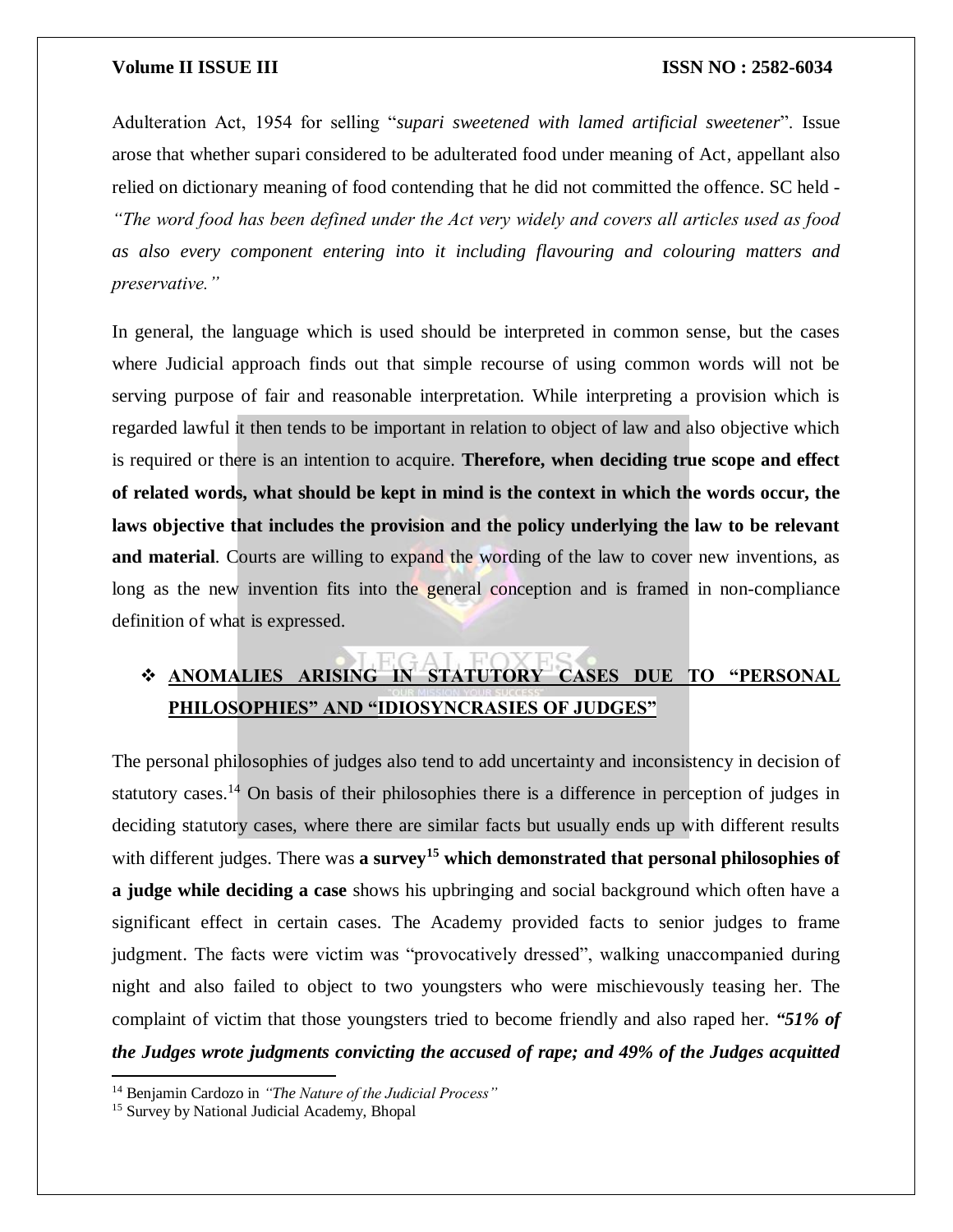*the accused by recording a finding that victim's conduct and actions clearly indicated consent on her part and therefore the complained act was not against her will."<sup>16</sup>* This shows that facts were same and judgment could have been delivered by interpreting Penal Statutes and giving judgment on basis of offence of rape as prescribed in criminal laws but here personal philosophies of judges changed the whole scenario.

Such anomaly could be digested by lawyers but common man fails to digest it as for them if a case to Judge 'A' succeed but if to Judge 'B' it fails. According to them if facts are same and case go to a court it should give same judgment no matter whosever renders it. Such drawbacks raise questions as, **why should not, courts may ensure that every similar case will be decided similarly? Or why does every single court in courts hierarchy gives decision on each statutory case in a different way?**

## **ANALYSIS OF QUESTION 2**

### <span id="page-9-1"></span><span id="page-9-0"></span>**BASIC RULES WHILE DECIDING STATUTORY CASES**

 $T \cup \cap \wedge T$ 

Court has made and continues to make, addressing questions about the clarification of legal laws. **Rule formulations are not considered fairly uniform, even in leading decisions, as often even a generalized statement in one case is tainted by the highlights of the problem in this case***. "In fact, the court seems lamenting over the expansion of the rules and an evident conflict in them due to confusion and judicial error that can lead to blind compliance with them".* While deciding statutory cases the judge should keep following things in mind.

Title

- 1. Words which are used in statutes are in ordinary sense unless mechanical ones.
- 2. Statutes do not create new jurisdiction or enlarges existing ones.
- 3. While deciding each word of the statute must be given a meaning and different words should be granted different meanings.

 $\overline{a}$ 

<sup>16</sup> Raveendran, J. R, "Some Anomalies in Law and Justice" *SCC Online* April 25 2020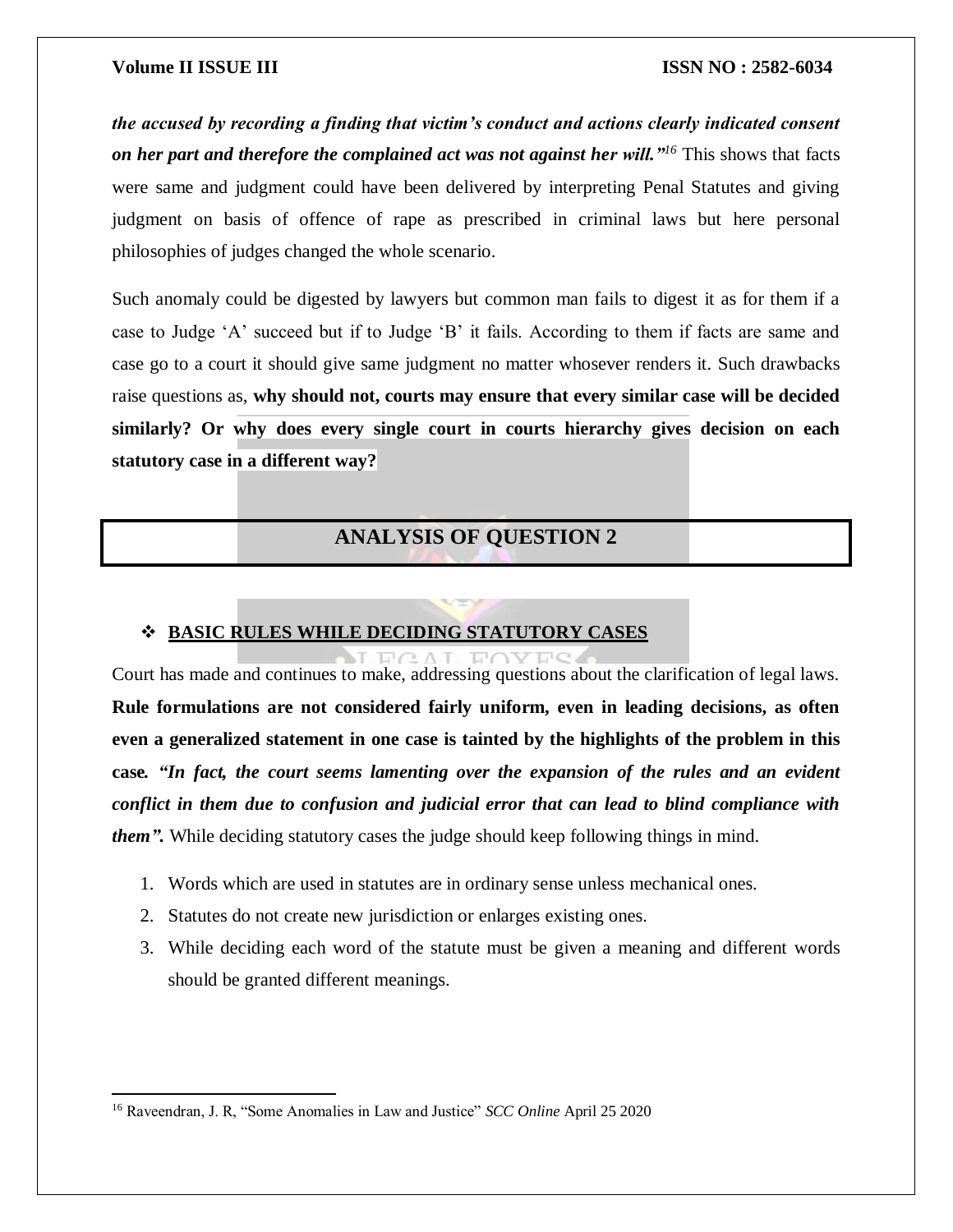- 4. Where there is no plain meaning while deciding statutory case the legal meaning should be ascertained to maintain balance of certain interpretative factors.<sup>17</sup>
- 5. Literal meanings to be provided to the words used in enactment.
- 6. Court must rectify drafting errors for purpose of legislative intention and court may also attach or deduct words of enactment if founded by court while deciding statutory cases that there is some sort of absurdity, inconvenience, or repugnancy in enactment.
- 7. Courts duty to construe harmoniously different provisions of any Act, Rule or Regulation to promote spirit and objective of the statute so that it may not violate plain meaning of the statute.<sup>18</sup> *"Provisions should be interpreted in such a manner by court that any conflicts which arise in between statutes be avoided."<sup>19</sup>*
- 8. There is a need stated as a whole to figure out the real intentions of the legislature while interpreting two inconsistent, repugnant provisions while deciding a case, court should make effort to harmonize them along with purpose of the act.
- 9. While giving decisions court should avoid *"head - on - clash"* between any two sections of act in order to construe them in such a manner to avoid conflict.<sup>20</sup>
- 10. One section of any substitute could not be used to defeat any other provision unless the court feels that it is impossible to reconcile them. In such scenarios court should interpret in such manner that effect is given to both the provisions. This is harmonious construction in order to harmonise court should not destroy any statutory provision or render it otiose<sup>21</sup>
- 11. Court should also keep in mind that precedents are not supposed to be applied mechanically. *"They are of assistance only in so far as they furnish guidance by compendiously summing up principles based on rules of common sense and logic"***<sup>22</sup>**

<sup>&</sup>lt;sup>17</sup> Maxwell on the Interpretation of Statutes, 12th Edition p. 228, referred to in A.I.R. 1974-Bom-142.

<sup>18</sup> *Gulzari Lal Agarwal v. Account Officer*, [1996] 10 SCC 590

<sup>19</sup> *Sudha Agrawal v. Xth ADJ*, AIR 1999 SC 2975

<sup>20</sup> *CIT v. Hindustan Bulk Carriers* on 17 December, 2000

<sup>21</sup> *Sultana Begum v. Prem Chand Jain*, AIR 1997 SC 1006

<sup>22</sup> *M/s. Rohit Pulp and Paper Mills Ltd. v. Collector of Central Excise Baroda*, [1990] 3 SCC 447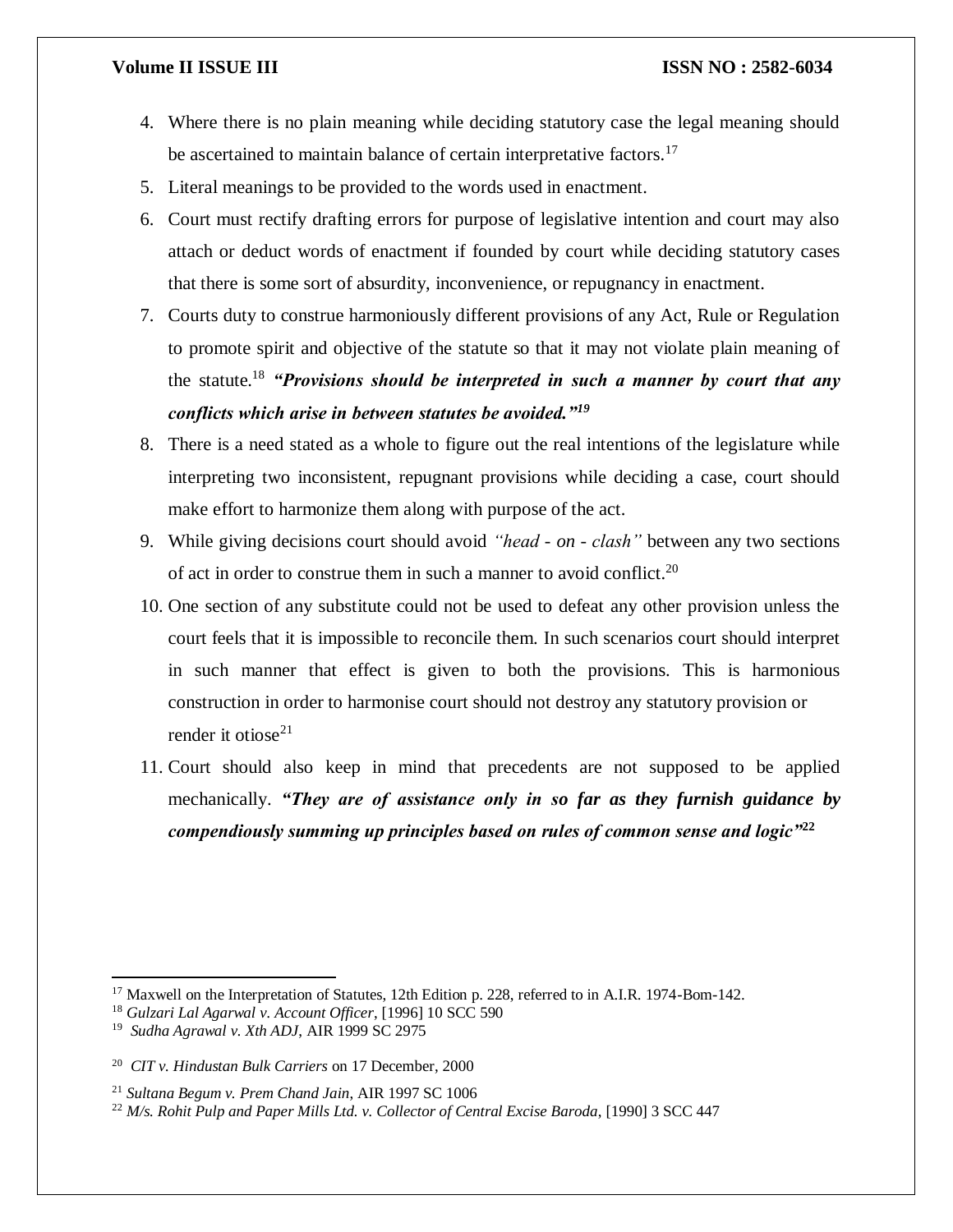#### <span id="page-11-0"></span>**ANALYSIS OF DECISIONS IN REGARD TO STATUTES.**

There ought to be applicability of rules of interpretation while giving decisions in regard to interpretation according to statutes.

1. Where the statutes language "clear and unambiguous" the interpretation should be done applying ordinary meaning of statute's language. Further nature of statutes considered - Penal statutes, General statutes, Emergency statute, Delegated or Subordinate legislation, in such interpretation "Grammatical Literal Meaning Rule" to be applied by court. *If there is a provision which is related to imposing of tax or penalty in fiscal statutes then also such rule will be applied.* Further, there are other codified statutory laws such as Codifying statutes (Cases of The Hindu Marriage Act, 1955) , Consolidating statutes (cases of IPC or CrPC), Taxing statutes (strict interpretation to be applied by court), Curative statutes, Repealing statutes, Remedial statutes (courts ought to give to it 'the widest operation which its language will permit i.e. liberal interpretation or beneficial construction like the cases of - The Maternity Benefits Act, 1961, The Workmen's Compensation Act, 1923), enabling statutes, Amending statutes, Explanatory statutes courts play a significant role in decision of all these statutes.

For example - *"Taxing statutes, that it is manifest that taxation statute is supposed to be interpreted strictly because State cannot at their whims and fancies provide burden to the citizens without any authority of law."* The Courts duty is not to do application of tax laws by strict adherence but should also verify whether assesses transactions amounts to tax-evasion, tax-avoidance or its just tax-planning. If assesses intentionally makes multifaceted transactions in order to ignore tax, thus intending to fool the system then -

*"Courts should adopt for reasonable and equitable construction in favour of revenue and to set examples for future jurisprudence of interpretation of taxation laws."*

*2.* When language of statute seems that they require two interpretations than to avoid such absurdity, inconvenience, court should depart from literal meaning rule. This is golden meaning rule. This is to be applied in situation where there is anomaly or absurdity in statues provision. *"The statute relating to defining the rights or creating the rights i.e. Substantive statute and Adjective statutes and Codifying statutes may be interpreted by using the Golden rule of interpretation."*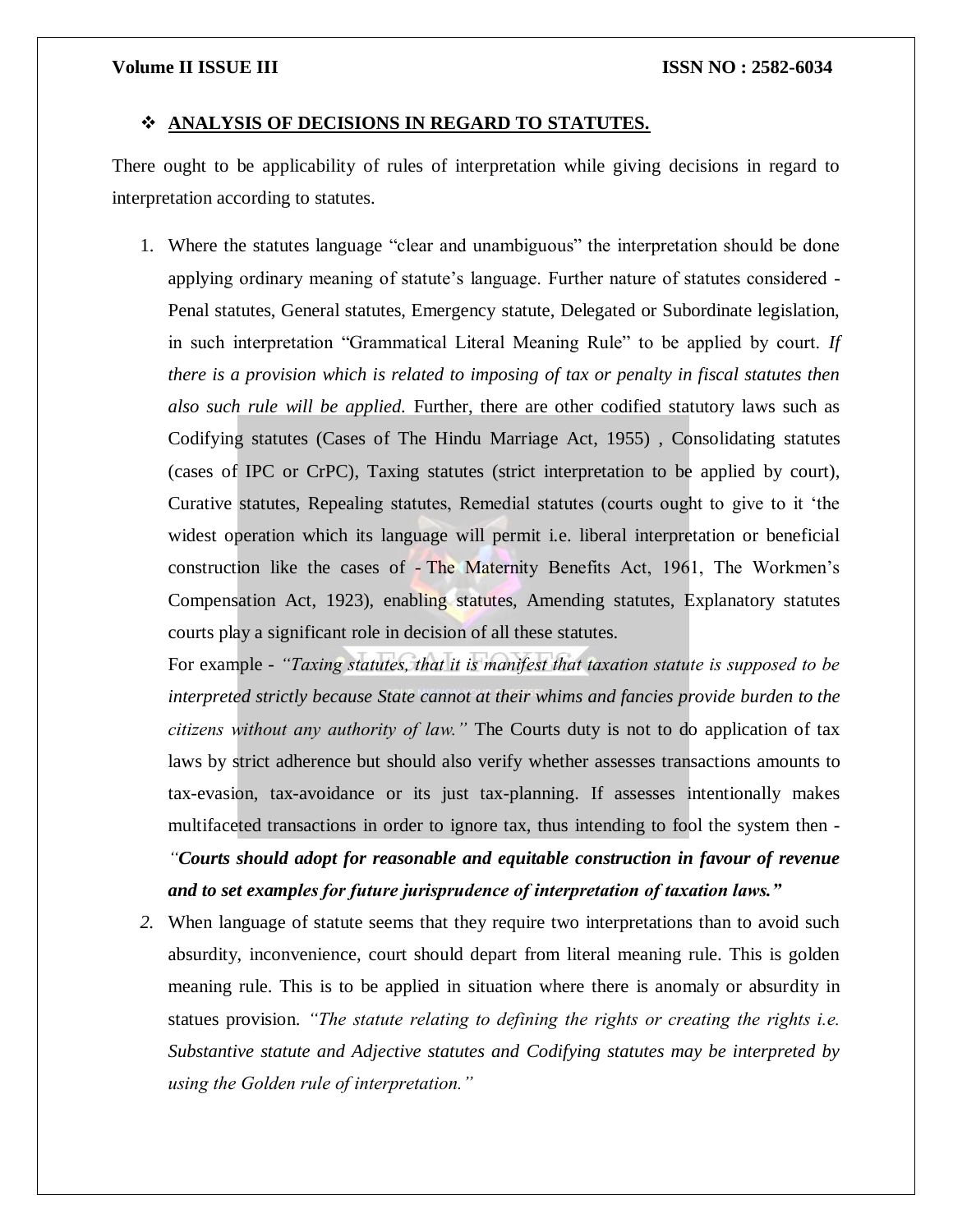3. "Mischief Rule- Purposive Rule" basically used to figure true intention and legislature's purpose for the purpose of enacting a particular legislature. Under such rule court may depart from the ordinary meaning and insert or subtract to display its intention of legislature while deciding a case. This is applied in interpretation of statutes such as fiscal statues procedural statutes, amending. Codifying and consolidating statutes

## **CONCLUSION**

<span id="page-12-0"></span>This could be imparted from this research that Courts should fill gaps in the laws by using various methods of combination and should also use any methods of interpretation while deciding the case. Even in foremost decisions by court rules and regulations are not quite uniform and even a generalised statement gets effected by problem in that case there are often conflict because of confusion and judgement errors because of the blind adherence of courts in specific rules and not applying their own reasoning while giving a decision. There was a saying by Lord Evershed<sup>23</sup> - "It is my hope that out of vast body of judicial decisions on the *interpretation of statutes, there will, in the end, emerge rules few in number but well understood generally applicable or applicable to particular or defined classes of legislation, which may supersede and render absolute other dicta derived from a different age and a different philosophy."*

While deciding any statutory case court should also overlook the welfare of the society. The conclusion to be given by judges the other language which is used by the legislature is plain or ambiguous should only be arrived by studying statute as whole. In interpreting an enactment court should give regard not only to the literal meaning of the used, but should also take into consideration legislative history, also its purpose and the mischief it tends to suppress.

I would be stating my point that there are several methods of interpretation better used by court such as *"literal interpretation, golden rule of interpretation and also mischief rules."* Various terms are used by courts in several situations but main endeavour of courts should be to identify legislature's intention, thus depending on issue before the court one of above interpretations should be followed by court.

 $\overline{a}$ 

<sup>&</sup>lt;sup>23</sup> Maxwell,  $(11<sup>th</sup>$  edition, p.6)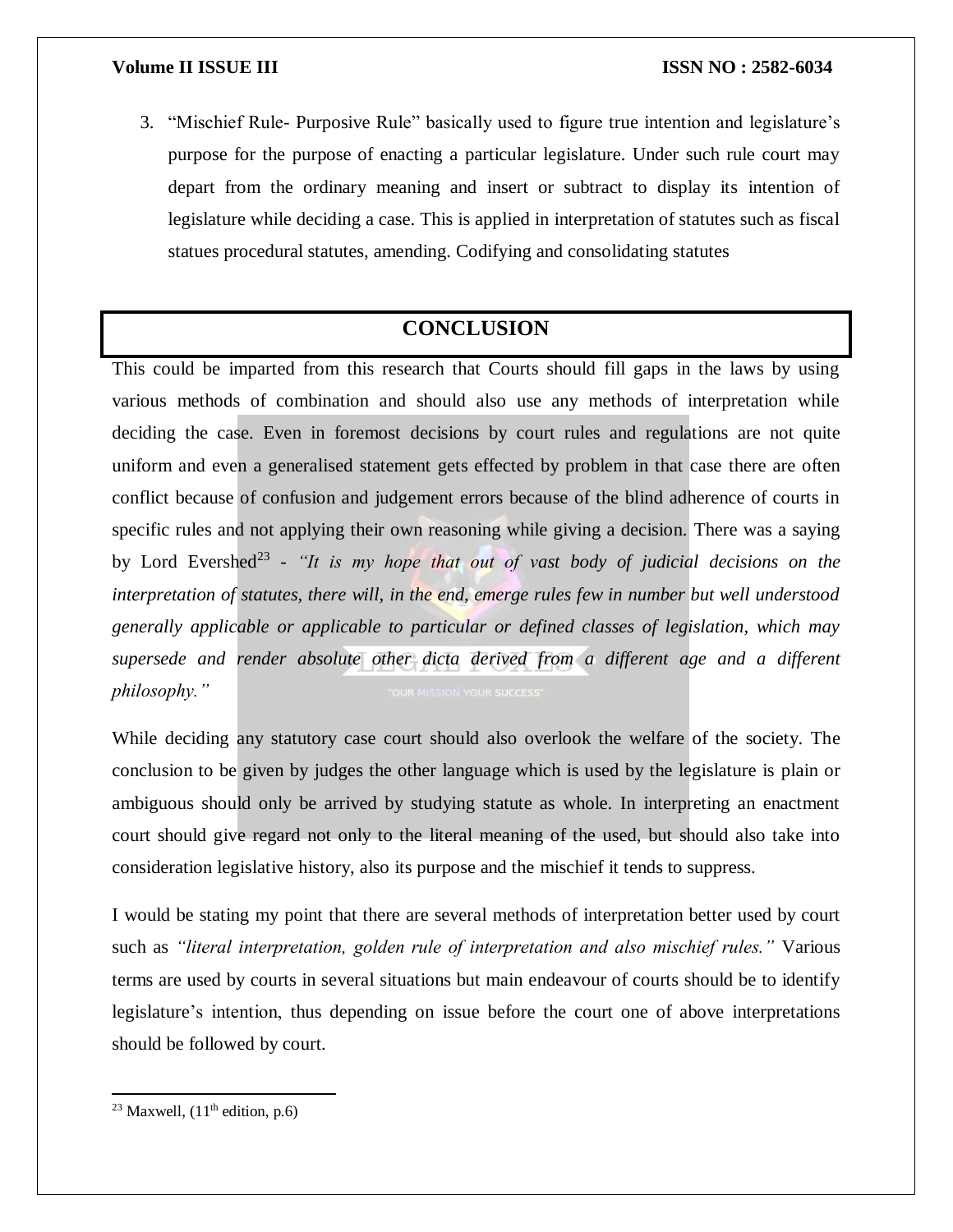## **SUGGESTIONS**

<span id="page-13-0"></span>I would further like to suggest with this research is that:

- One significant step in interpretation of statutes is forgetting the 'legislators' and think only of 'Legislature'.
- While deciding case and invoking norms like "reason, "justice" or "social advantage" they should look towards standards of community rather than going with their personal views.
- The judges should make use of dictionary meaning but should not strictly comply with them, should also look towards other reasoning and should interpret according to that. *"A judge might use evidence of an agency's implementation of a statute to support her own understanding of a word's ordinary meaning."*
- **Court should keep in mind while interpreting statutes that meaning of today is not meaning of tomorrow always as stated by Benjamin Cardozo**. Sometimes, legislatures depart from their duty and pass such responsibility to courts. As stated by **Benjamin Cardozo** - *"If the result of a definition is to make them seem to be illusions, so much the worse for the definition; we must enlarge it till it is broad enough to answer to realities. Statutes do not cease to be law because the power to fix their meaning in case of doubt or ambiguity has been confided to the courts".* Therefore courts should apply his reasoning as well as suitable interpretation for deciding case rather than strictly complying by the statute word by word.
- <span id="page-13-1"></span> They are supposed to apply constitution or statute in the case but should not forget that they are "interpreter for the community" and should harmonize results by ensuring justice and logic applied in statutory cases.

## **BIBLIOGRAPHY**

**BOOKS**